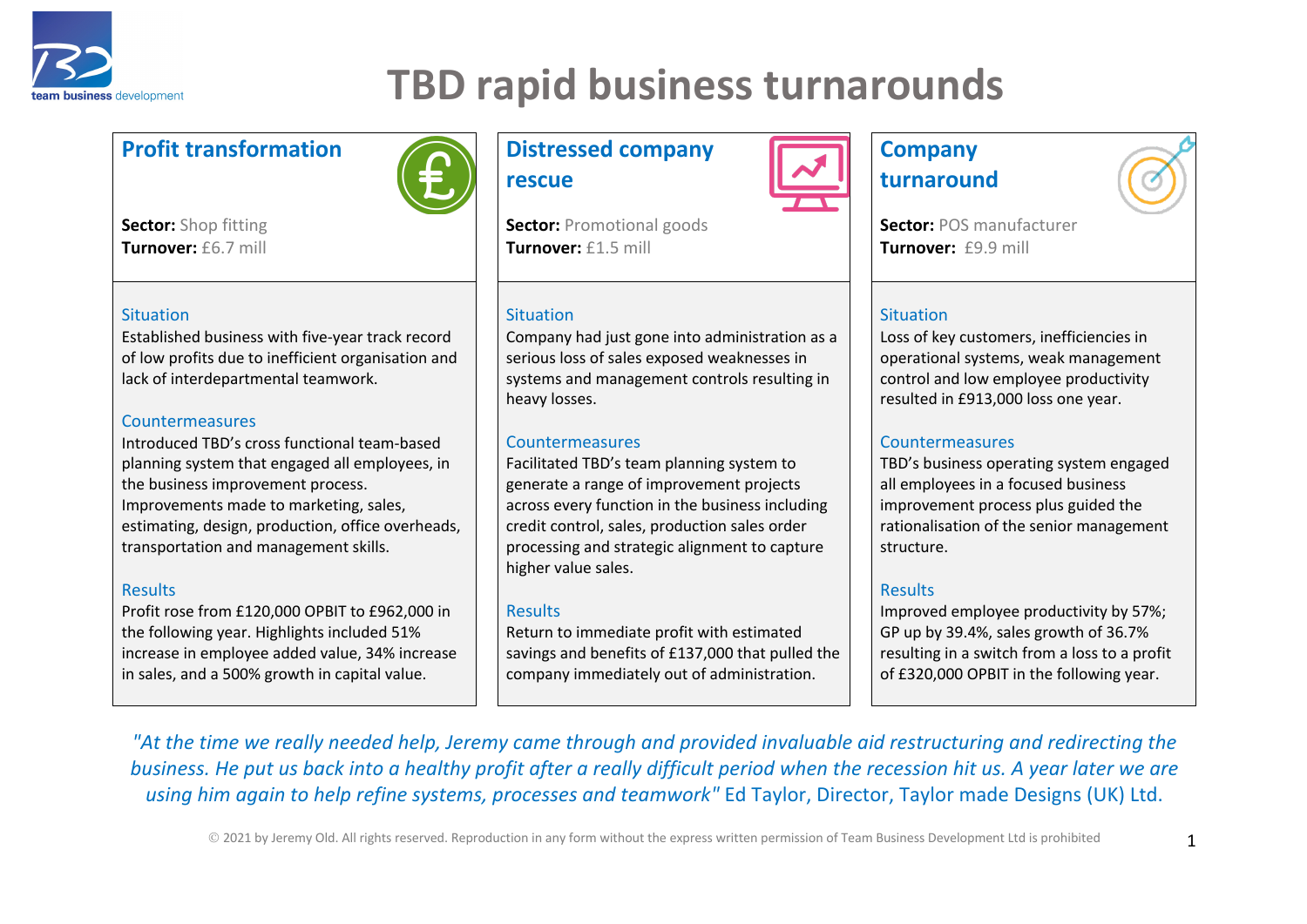

## **TBD rapid business turnarounds**

**Sector:** Diamond drill bit manufacturer

Business growth had led to loss of management control and significant inefficiencies and waste generation. This resulted in a recent and

TBD's team planning and generated twenty-six new improvement projects that impacted all business functions including credit and stock control, sales management, ISO accreditation, office administration, IT and production.

Net profit of £92,000 the next year with a 25%

improvement in workshop employee productivity; £151,000 drop in debtors list, £200,000 drop in stock levels and £123,000

### **Culture change & turnaround**

**Sector:** Commercial printer **Turnover:** £4.5 mill

#### **Situation**

Recent merger with a fine arts company had resulted in serious conflicts between cultures and consequent loss of efficiency and reduced productivity. Company had lost £150,000 in the previous year.

#### Countermeasures

TBD's structured business improvement planning system engaged all employees in the business improvement process and rapidly solved multiple operational problems as well as improving employee engagement.

#### **Results**

£200,000 OPBIT created by a 10% improvement in sales, an estimated £166,000 extra contribution from improved invoicing and estimating plus numerous cost savings.

### **Profit restoration Return to**

**Turnover:** £2.0 mill

unsustainable £162,000 loss

**Countermeasures** 

improvement in sales.

**Situation** 

٠

Results



## **solvency**



**Sector:** Window manufacturer **Turnover:** £529,000 pa

#### Situation

Inadequate process controls meant a recent annual loss of £41,655 resulting in a negative net worth of – £51,428.

#### Countermeasures

Team planning and various lean group problem solving tools helped staff and management sort out many perennial problems and eradicate waste. Set-up cashflow system to manage debt crisis.

#### Results

GPM improved from 20.4% to 28.8% and converted the loss to £37,300 OPBIT. New positive net worth of £2,123. Sales increased by 7% due to improved workflow and reduced discounts for mistakes and missed deadlines.

#### *"Jeremy Old has the unique ability to engage, understand and pull teams together across all disciplines in the business and focus us all in achieving our personal and company goals – Fantastic!"* **Toby Martin, marketing director, Mauveworx Ltd**.

© 2021 by Jeremy Old. All rights reserved. Reproduction in any form without the express written permission of Team Business Development Ltd is prohibited 2